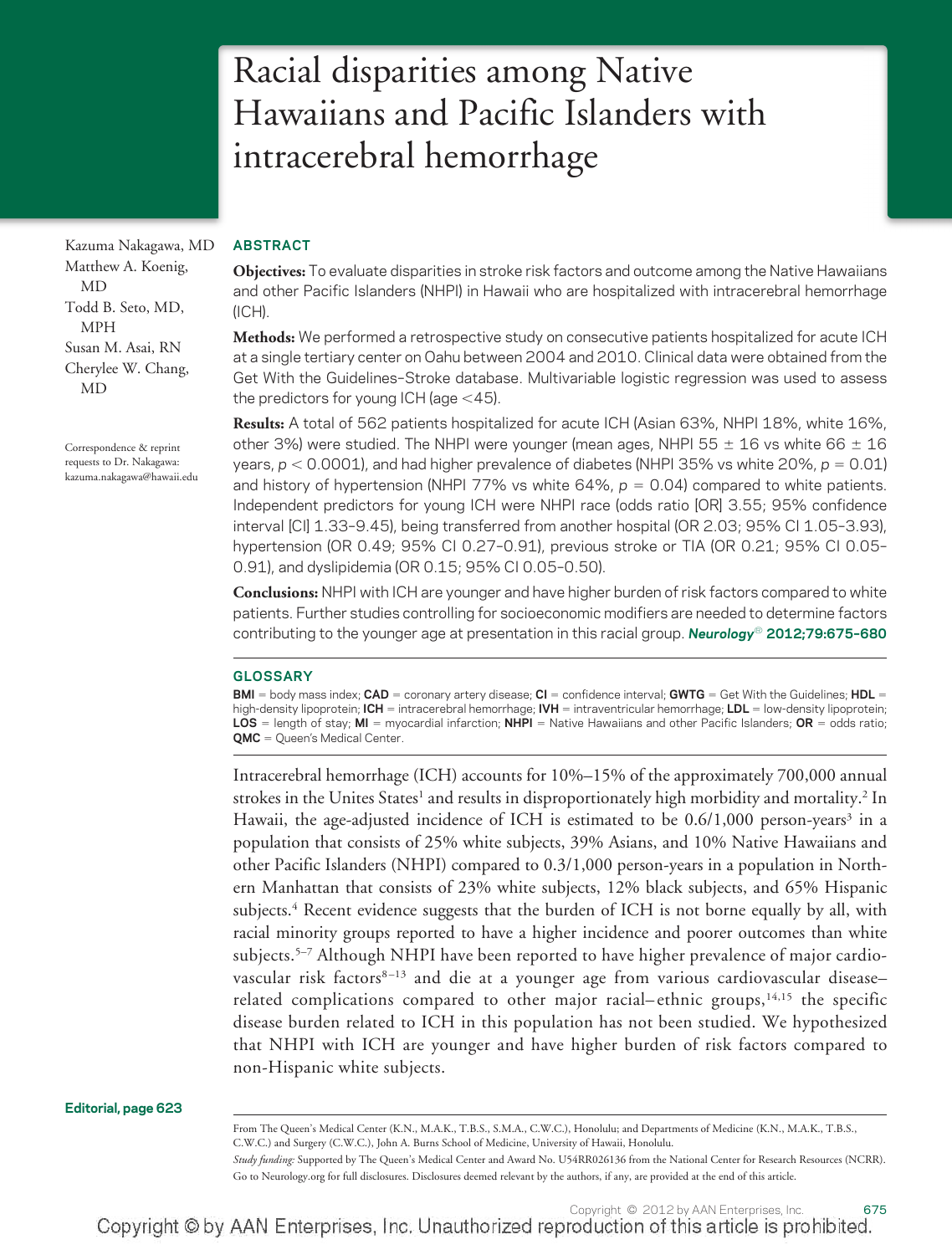**METHODS** We conducted a retrospective observational study using our institution's Get With the Guidelines–Stroke (GWTG-Stroke) registry, a national quality improvement initiative and stroke registry used by many participating hospitals nationwide.16 Since its inception in 2004, GWTG-Stroke registry has been used in our institution to measure and monitor the quality of hospital-based stroke care delivery.

Patients. The Queen's Medical Center (QMC) is a 505-bed medical center located on Oahu, the largest hospital in Hawaii and the tertiary referral center for the Pacific Basin (Hawaii, American Samoa, the Commonwealth of the Northern Mariana Islands, Micronesia, and the US territories of Guam). QMC has the only Joint Commission– certified Primary Stroke Center and the only Neuroscience Intensive Care Unit in Hawaii. Since ICH is a condition that is preferably treated in the Neuroscience Intensive Care Unit,<sup>17</sup> QMC is the primary referral center for acute management of ICH patients from other major islands.

All patients hospitalized at QMC with a diagnosis of spontaneous ICH between January 1, 2004, and August 31, 2010, were identified using the QMC GWTG-Stroke database. The patients with ICH were identified and registered in the database at the time of admission by imaging and admission diagnosis. A trained nurse reviewer (S.M.A.) at QMC identified consecutive patients admitted to QMC with a principal clinical diagnosis of ischemic stroke, hemorrhagic stroke, or TIA and categorized as such. Case ascertainment of admissions for ICH was conducted by prospective clinical identification and retrospective identification with International Classification of Diseases (9th revision) discharge codes (431 for ICH), followed by chart review of an electronic medical record to confirm case eligibility, or a combination of both approaches. Each subject's medical record was reviewed and recorded into an electronic database using standard criteria and definitions. Patients with recurrent ICH who were previously admitted to QMC with ICH were excluded. We were unable to identify and exclude those who may have had ICH in the past and were hospitalized at another hospital. Patients with ICH related to trauma, ruptured cerebral aneurysm, or ischemic stroke with hemorrhagic conversion were also excluded.

**Baseline characteristics.** Patient demographics, whether the patient was transferred from another hospital, medical history including history of diabetes mellitus, hypertension, atrial fibrillation/atrial flutter, congestive heart failure, prior stroke or TIA, coronary artery disease (CAD), or prior myocardial infarction (MI), peripheral vascular disease, smoking, dyslipidemia, and prosthetic valve replacement were obtained through the GWTG-Stroke database. The race and ethnicity information were collected by the administrative personnel during the registration process or by the nurses during the intake process. Race was initially categorized as NHPI, Asian, white, black, American Indian/Alaska native, or "other" race. Because of the low number of black and American Indian/Alaska native patients in Hawaii, these racial groups were combined with the "other" group in the analysis. Since mixed racial background is relatively common in Hawaii, race was defined as the racial/cultural background that the patient most closely associated with and was based on patient self-identification or family's identification if the patient was incapacitated. The patients were further dichotomized to young ICH (age  $\leq$ 45) and older ICH (age  $\geq$ 45) groups, a generally accepted age dichotomization that has been used to define ischemic strokes in young adults.<sup>18</sup> Additional data on the use of antihypertensive medications, body mass index (BMI), total cholesterol, low-density lipoprotein (LDL), high-density lipoprotein (HDL), and triglycerides were also collected if they were available. The patients were considered to have hypertension if there was a known history of hypertension prior to admission (selfreport, family's report of hypertension, or confirmed history of hypertension in the existing medical record). The patients were considered to have untreated hypertension if they were not taking any antihypertensive medications prior to admission despite the known history of hypertension. The patients were considered to have dyslipidemia if there was a known history of dyslipidemia prior to admission (self-report, family's report, confirmed history of dyslipidemia in the existing medical record, or current use of lipid-lowering agent).

All initial head CT scans were retrospectively reviewed by one of the study investigators (K.N.) using a standardized protocol, blinded to race, ethnicity, and clinical data. Hematoma volume was measured using the previously described ABC/2 method.19 Presence of intraventricular hemorrhage (IVH) was recorded, and ICH location was coded as lobar, basal ganglia, thalamus, brainstem, cerebellum, or primary IVH.

**Outcome measures.** Hospital length of stay (LOS), inhospital mortality, discharge ambulatory status, and discharge destination were the selected clinical outcomes.

**Standard protocol approvals, registrations, and patient consents.** We received approval from the QMC Research and Institutional Review Committee to conduct this retrospective review of the prospectively collected QMC GWTG-Stroke database, supplemented by additional clinical data that were obtained from a chart review. Waiver of consent was obtained to conduct this study.

**Statistical analysis.** Data were analyzed using commercially available statistical software (SPSS 19.0, Chicago, IL). Patient characteristics were summarized using descriptive statistics appropriate to variable type. The NHPI and Asian racial groups were compared to white subjects (reference group) using  $\chi^2$  test or Fisher exact test for categorical data and 2-tailed *t* test for normally distributed, continuous variables. Multivariable regression analyses using a logistic regression model with a forward stepwise procedure, with  $p < 0.1$  for addition of variables, were performed to identify factors predictive of young ICH. Odds ratio (OR) and 95% confidence interval (CI) were calculated from the  $\beta$  coefficients and their standard errors. Data are presented as means  $\pm$  SD, and levels of  $p < 0.05$  were considered statistically significant.

**RESULTS** Between January 2004 and August 2010, 573 consecutive patients with a possible diagnosis of ICH were identified. After case confirmation with retrospective CT analyses, the following patients were excluded: 3 patients with traumatic ICH, 3 patients with ICH related to subarachnoid hemorrhage from ruptured cerebral aneurysm, 2 patients with ischemic stroke with hemorrhagic transformation, 2 patients with recurrent ICH at QMC, and 1 patient without radiographic evidence of ICH. In the final analyses 562 consecutive patients admitted to QMC with a diagnosis of acute nontraumatic, nonaneurysmal, spontaneous ICH were included (Asian 63%, NHPI 18%, white 16%, other 3%). Demographics, cardiovascular risk factors, hospital LOS, and inhospital mortality data for the NHPI, Asians, and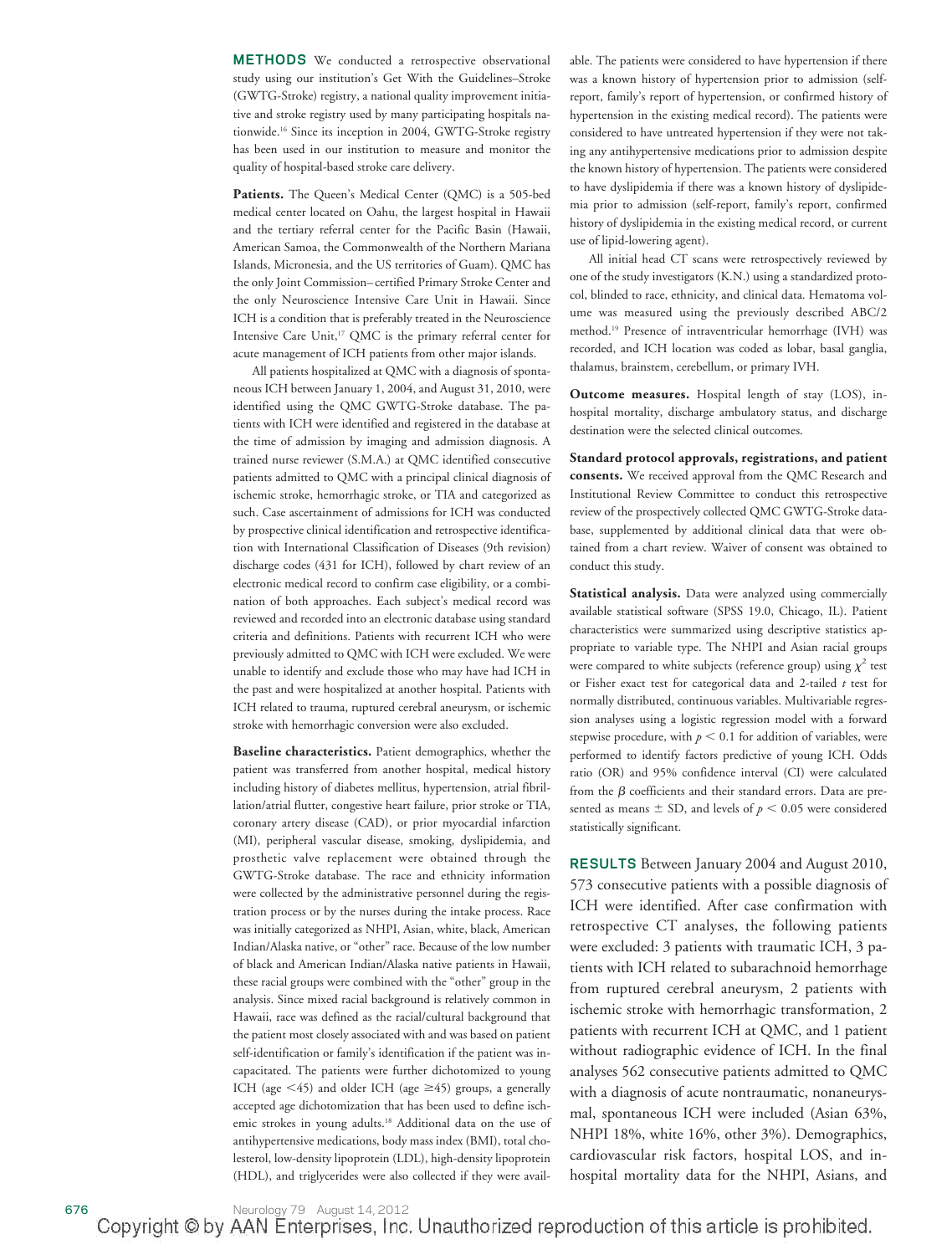| Table 1                            | Characteristics of ICH patients at The Queen's Medical<br>Center: 2004-2010 <sup>a</sup> |                     |                       |             |  |
|------------------------------------|------------------------------------------------------------------------------------------|---------------------|-----------------------|-------------|--|
|                                    |                                                                                          | <b>NHPI</b>         | Asian                 | White       |  |
| No. of patients                    |                                                                                          | 100                 | 352                   | 92          |  |
|                                    | Transferred from another hospital                                                        | 27 (27)             | 64 (18)               | 22(24)      |  |
| <b>Risk factors</b>                |                                                                                          |                     |                       |             |  |
| Age, y                             |                                                                                          | $55 \pm 16^{\rm b}$ | $67 \pm 17$           | $66 \pm 16$ |  |
| Female                             |                                                                                          | 40 (40)             | 172 (49)              | 39 (42)     |  |
| Diabetes mellitus                  |                                                                                          | $35(35)^c$          | 78 (22)               | 18 (20)     |  |
| Hypertension                       |                                                                                          | $77(77)^c$          | $267(76)^c$           | 59 (64)     |  |
| Atrial fibrillation/atrial flutter |                                                                                          | 10 (10)             | 41 (12)               | 16 (17)     |  |
|                                    | <b>Congestive heart failure</b>                                                          | O(0)                | 4(1)                  | 2(2)        |  |
|                                    | Previous stroke or TIA                                                                   | 16 (16)             | 69 (20)               | 19(21)      |  |
|                                    | Coronary artery disease or prior MI                                                      | 10 (10)             | 42 (12)               | 15 (16)     |  |
|                                    | Peripheral vascular disease                                                              | O(0)                | 5(1)                  | 1(1)        |  |
| Smoking                            |                                                                                          | 17(17)              | 44 (13)               | 11 (12)     |  |
| Dyslipidemia                       |                                                                                          | 22 (22)             | 112 (32)              | 29 (32)     |  |
| Prosthetic heart valve             |                                                                                          | 1(1)                | 5(1)                  | O(0)        |  |
| <b>CT</b> characteristics          |                                                                                          |                     |                       |             |  |
| Location                           |                                                                                          |                     |                       | 0.65        |  |
| Basal ganglia                      |                                                                                          | 43 (43)             | 112 (35)              | 37 (40)     |  |
| Lobar                              |                                                                                          | 24 (24)             | 84 (24)               | 29 (32)     |  |
| <b>Thalamus</b>                    |                                                                                          | 12 (12)             | 70 (20)               | 12(13)      |  |
| <b>Brainstem</b>                   |                                                                                          | 9(9)                | 25(7)                 | 4(4)        |  |
| Cerebellum                         |                                                                                          | 5(5)                | 32(9)                 | 6(7)        |  |
| Primary IVH                        |                                                                                          | 6 (6)               | 15 (4)                | 4(4)        |  |
| <b>IVH</b>                         |                                                                                          | 41 (41)             | 167 (47)              | 47 (51)     |  |
|                                    | Hematoma volume, cm <sup>3</sup>                                                         | $33 \pm 49$         | $39 \pm 56$           | $40 \pm 52$ |  |
| Hospital LOS, d                    |                                                                                          | $13 \pm 19^{\circ}$ | $11 \pm 17$           | 7 ± 10      |  |
| In-hospital mortality              |                                                                                          | $22(22)^c$          | 91 (26)               | 33 (36)     |  |
|                                    | Ambulatory at discharge                                                                  |                     | 70 (20) <sup>c</sup>  | 28 (30)     |  |
| Discharged home                    |                                                                                          | 27 (27)             | $57(16)$ <sup>c</sup> | 25 (27)     |  |

Abbreviations: IVH = intraventricular hemorrhage; LOS = length of stay; MI = myocardial infarction; NHPI = Native Hawaiians and other Pacific Islanders.

<sup>a</sup> Baseline patient characteristics. NHPI and Asians were compared to white patients (reference group). Data are n (%) or mean  $\pm$  SD.

 $\degree p < 0.05$  Compared to white patients.

 $b$   $p$   $<$  0.0001 Compared to white patients.

white subjects are summarized in table 1. Univariate analyses showed that NHPI were younger ( $p <$ 0.0001) and had higher prevalence of diabetes and hypertension ( $p < 0.05$ ), higher hospital LOS ( $p =$ 0.01), and lower in-hospital mortality ( $p = 0.03$ ) compared to white subjects. Head CT data were available in 556 (99%) ICH patients. The hematoma size, location, and prevalence of secondary IVH were not different across racial groups.

There were 123 patients (22%) who were transferred from other hospitals. Among these patients (Asian 52%, NHPI 22%, white 18%, other 8%), the racial distribution was different compared to those

who were directly admitted (Asian 65%, NHPI 17%, white 16%, other 2%,  $p = 0.001$ ). Furthermore, these patients were younger (mean age: 58  $\pm$ 18 vs  $66 \pm 17$ ,  $p < 0.0001$ ), had higher prevalence of CHF (4% vs 0.2%,  $p = 0.0003$ ) and IVH (60% vs  $44\%, p = 0.003$ , and lower prevalence of prior stroke or TIA (10% vs 22%,  $p = 0.003$ ) and lower mortality (20% vs 29%,  $p = 0.049$ ) compared to those who were directly admitted. The distribution of hematoma location was different between the 2 groups (transferred patients: basal ganglia 33%, lobar 29%, thalamus 16%, brainstem 3%, cerebellum 12%, primary IVH 8%; vs directly admitted patients: basal ganglia 39%, lobar 24%, thalamus 18%, brainstem 8%, cerebellum 7%, primary IVH 4%,  $p = 0.014$ ). There was no difference in the prevalence of other risk factors, hematoma size, or other discharge outcomes between the 2 groups.

Univariate analyses showed that the young ICH group (age  $\leq$  45 years) had different racial distribution ( $p = 0.001$ ), higher prevalence of patient being transferred from another hospital ( $p < 0.0001$ ), higher hospital LOS ( $p < 0.05$ ), and lower prevalence of hypertension ( $p < 0.0001$ ), atrial fibrillation/atrial flutter ( $p = 0.001$ ), previous stroke or TIA ( $p = 0.001$ ), CAD or prior MI ( $p = 0.004$ ), and dyslipidemia ( $p < 0.0001$ ) compared to the older ICH group (table 2). In multivariable analyses, independent predictors for young ICH were NHPI race (OR 3.55; 95% CI 1.33–9.45;  $p = 0.01$ ) compared to white subjects, being transferred from other hospital (OR 2.03; 95% CI 1.05–3.93,  $p = 0.04$ ), hypertension (OR 0.49; 95% CI 0.27-0.91; *p* = 0.02), previous stroke or TIA (OR 0.21; 95% CI 0.05–0.91;  $p = 0.04$ ), and dyslipidemia (OR 0.15; 95% CI 0.05-0.50;  $p = 0.002$ ).

Further comparative analyses of cholesterol and BMI were performed in a subset of patients with available data. Cholesterol data were available in 238 (42%) patients. NHPI had lower HDL level than white subjects ( $p < 0.05$ ) but similar LDL, total cholesterol, and triglyceride levels (table 3). The BMI data were available in 376 (67%) patients. The NHPI group had higher BMI compared to white subjects ( $p < 0.0001$ ; table 3), suggesting higher prevalence of obesity.

Since hypertension is one of the major causes of ICH, we also analyzed the ICH patients with a preexisting diagnosis of hypertension (NHPI  $= 77$ , Asian  $= 267$ , white  $= 59$ ) and assessed the proportion of those with untreated hypertension prior to admission. The results demonstrate that NHPI had higher prevalence of untreated hypertension compared to Asians (NHPI 45% vs Asians 31%,  $p =$ 0.02), and a trend toward higher prevalence of un-

Neurology 79 August 14, 2012 677 Copyright © by AAN Enterprises, Inc. Unauthorized reproduction of this article is prohibited.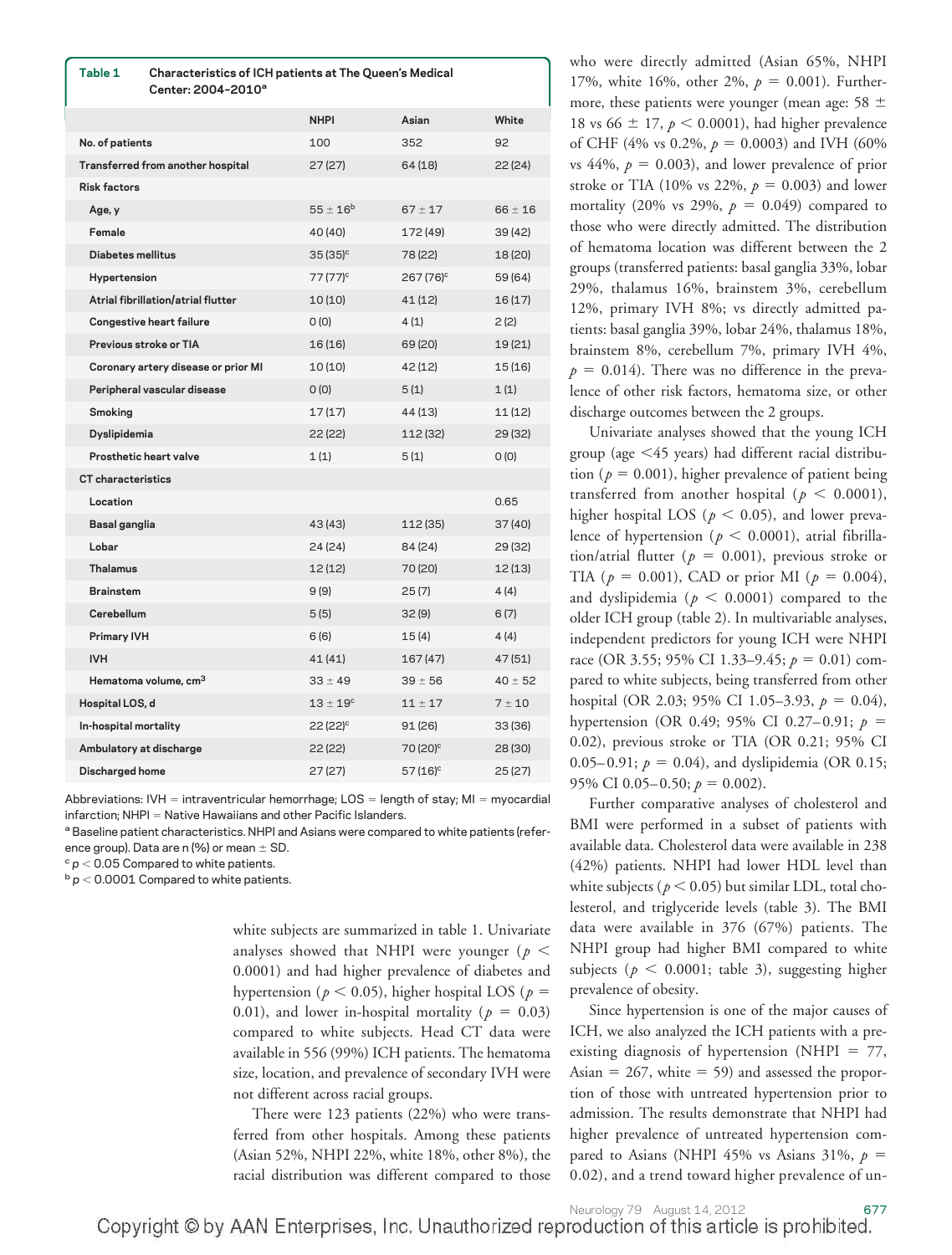| Table 2                             | Characteristics of young ICH patients <sup>a</sup> |             |                 |            |  |
|-------------------------------------|----------------------------------------------------|-------------|-----------------|------------|--|
|                                     |                                                    | Age <45y    | Age $\geq$ 45 y | р          |  |
| No. of patients                     |                                                    | 68          | 494             |            |  |
| Transferred from another hospital   |                                                    | 28 (41)     | 95(19)          | $<$ 0.0001 |  |
| Age, y                              |                                                    | $35 \pm 8$  | $69 \pm 14$     | < 0.0001   |  |
| Female                              |                                                    | 25 (37)     | 232 (47)        | 0.11       |  |
| Race                                |                                                    |             |                 | 0.001      |  |
| <b>NHPI</b>                         |                                                    | 23 (34)     | 77 (16)         |            |  |
| Asian                               |                                                    | 33 (49)     | 319 (65)        |            |  |
| White                               |                                                    | 8(12)       | 84 (17)         |            |  |
| Other                               |                                                    | 4(6)        | 14(3)           |            |  |
| <b>Risk factors</b>                 |                                                    |             |                 |            |  |
| Diabetes mellitus                   |                                                    | 12(18)      | 121 (25)        | 0.21       |  |
| Hypertension                        |                                                    | 36(53)      | 375 (76)        | $<$ 0.0001 |  |
| Atrial fibrillation/atrial flutter  |                                                    | O(0)        | 68 (14)         | 0.001      |  |
| Congestive heart failure            |                                                    | O(0)        | 6(1)            | 0.36       |  |
| Previous stroke or TIA              |                                                    | 3(4)        | 103 (21)        | 0.001      |  |
| Coronary artery disease or prior MI |                                                    | 1(2)        | 67 (14)         | 0.004      |  |
| Peripheral vascular disease         |                                                    | O(0)        | 6(1)            | 0.36       |  |
| <b>Smoking</b>                      |                                                    | 11 (16)     | 65 (13)         | 0.50       |  |
| Dyslipidemia                        |                                                    | 4(6)        | 161 (33)        | < 0.0001   |  |
| Prosthetic heart valve              |                                                    | O(0)        | 6(1)            | 0.36       |  |
| <b>CT</b> characteristics           |                                                    |             |                 |            |  |
| Location                            |                                                    |             |                 | 0.65       |  |
| Basal ganglia                       |                                                    | 31(46)      | 180 (37)        |            |  |
| Lobar                               |                                                    | 16 (24)     | 123 (25)        |            |  |
| <b>Thalamus</b>                     |                                                    | 11 (16)     | 86 (18)         |            |  |
| <b>Brainstem</b>                    |                                                    | 3(5)        | 35(7)           |            |  |
| Cerebellum                          |                                                    | 3(5)        | 42 (9)          |            |  |
| <b>Primary IVH</b>                  |                                                    | 3(5)        | 23 (5)          |            |  |
| <b>IVH</b>                          |                                                    | 33 (49)     | 230 (47)        | 0.76       |  |
| Hematoma volume, cm <sup>3</sup>    |                                                    | $36 \pm 37$ | $38 \pm 56$     | 0.79       |  |
| Hospital LOS, d                     |                                                    | $14 \pm 23$ | $10 \pm 15$     | 0.046      |  |
| In-hospital mortality               |                                                    | 16 (24)     | 137 (28)        | 0.47       |  |
| Ambulatory at discharge             |                                                    | 16 (24)     | 106 (22)        | 0.75       |  |
| Discharged home                     |                                                    | 17 (25)     | 94 (19)         | 0.25       |  |

Abbreviations:  $IVH =$  intraventricular hemorrhage;  $LOS =$  length of stay;  $MI =$  myocardial infarction; NHPI = Native Hawaiians and other Pacific Islanders.

<sup>a</sup> Characteristics of the young (age <45) and older (age  $\geq$ 45) ICH group. Data are n (%) or mean  $\pm$  SD.

> treated hypertension compared to white subjects (NHPI 45% vs white subjects 31%,  $p = 0.11$ ), suggesting a possible racial disparity in primary prevention.

**DISCUSSION** Our results based on a single-center study demonstrate that NHPI admitted with spontaneous ICH are significantly younger, by more than 10 years, and have higher prevalence of diabetes and hypertension compared to white patients. In multi-

variable analyses adjusting for ICH risk factors, NHPI race was an independent predictor of young ICH. The age disparity seen in our study is similar to the age disparities reported in other ICH observational studies comparing non-Hispanic white subjects to Maoris from New Zealand,<sup>20</sup> Mexican Americans,<sup>21</sup> and black patients<sup>22,23</sup> with ICH, and supports the idea that minority racial groups have a significantly younger age at presentation with ICH. Since NHPI have been historically grouped with Asians into a single racial category in many studies, prior ICH studies may have masked substantial differences in disease characteristics and outcomes among the NHPI group. Indeed, to our knowledge, this is the first study to characterize the clinical characteristics of NHPI who were hospitalized with acute ICH.

Although we acknowledge the limitation of a singlecenter study and its lack of generalizability, we believe this is an important first glance at the possible racial disparities in stroke risk factors seen in the state of Hawaii. Interestingly, NHPI had longer hospital LOS compared to white patients even though they shared similar ICH size and location, which suggests that the disease severity was likely similar between the 2 groups. We speculate that the insurance status, the disposition environment, and the geographical location of patients' homes may have played a major role in this observation.

Our study also demonstrates that NHPI with ICH are more likely to have characteristics of the metabolic syndrome (diabetes, obesity, and lower HDL) compared to white subjects, which is consistent with the prior studies that showed higher prevalence of cardiometabolic risk factors among the community-dwelling NHPI compared to other racial-ethnic groups. $8-13$  However, it is uncertain how these cardiometabolic health disparities impact the incidence and long-term outcome of ICH among the NHPI population. Although low levels of LDL cholesterol have been linked with increased risk of death after ICH,<sup>24</sup> no studies have investigated the effect of HDL cholesterol on ICH. Furthermore, the proportion of hypertensive ICH patients who were untreated for hypertension prior to admission was significantly higher among NHPI compared to Asians even though there was no difference in the prevalence of reported hypertension. This finding suggests a possible disparity in community-based primary prevention between these 2 races. Further study addressing the socioeconomic status, access to health care, insurance status, and cultural beliefs toward health care is needed to determine the important factors driving this disparity.

This study has several limitations. First, the data on sympathomimetic drug abuse (i.e., methamphet-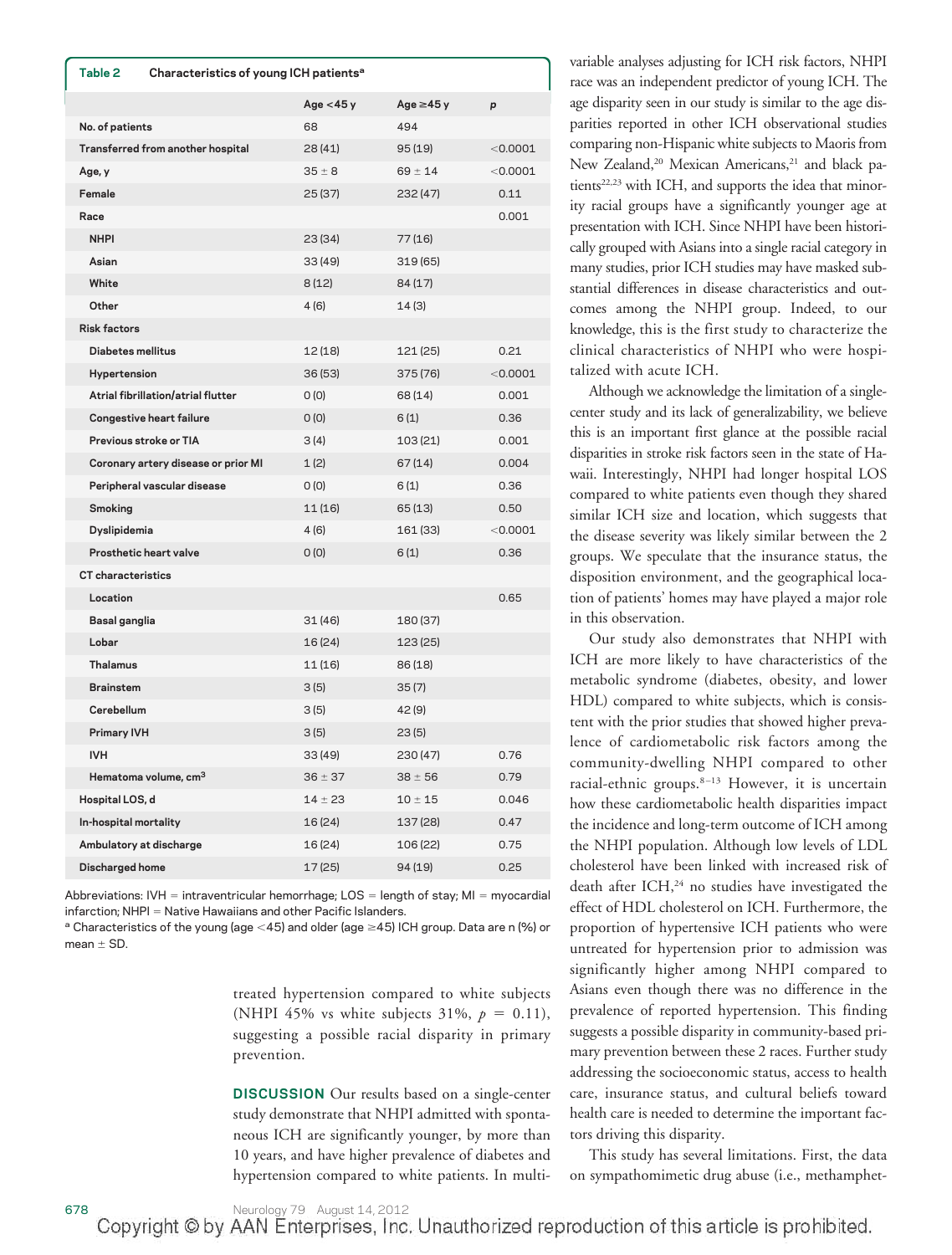| Table 3                  | Comparison of cholesterol and BMI between different racial groups <sup>a</sup> |                    |             |              |  |  |
|--------------------------|--------------------------------------------------------------------------------|--------------------|-------------|--------------|--|--|
|                          |                                                                                | <b>NHPI</b>        | Asian       | White        |  |  |
| Total cholesterol, mg/dL |                                                                                | $177 + 41$         | $184 + 45$  | $171 + 48$   |  |  |
| LDL, mg/dL               |                                                                                | $113 \pm 36$       | $111 + 48$  | $102 \pm 39$ |  |  |
| HDL, mg/dL               |                                                                                | $40 + 10^{b}$      | $50 \pm 15$ | $49 \pm 16$  |  |  |
| Triglycerides, mg/dL     |                                                                                | $116 \pm 69$       | $121 + 93$  | $101 \pm 59$ |  |  |
| BMI, $\text{kg/m}^2$     |                                                                                | $.32 + 10^{\circ}$ | $25 \pm 6$  | $26 + 4$     |  |  |

Abbreviation: BMI = body mass index;  $HDL =$  high-density lipoprotein;  $LDL =$  low-density lipoprotein; NHPI = Native Hawaiians and other Pacific Islanders.

<sup>a</sup> Comparison of total cholesterol, LDL, HDL, triglycerides, and BMI among races. NHPI and Asians were compared to white patients(reference group). Data are mean  $\pm$  SD.

 $b$   $p$   $<$  0.05 Compared to white patients.

 $\degree$  *p*  $<$  0.0001 Compared to white patients.

amine and cocaine) were not available and were not accounted for in the analyses. Since sympathomimetic drug abuse is considered one of the major etiologies of spontaneous ICH in the young, and NHPI have a higher prevalence of methamphetamine abuse compared to other major racial-ethnic groups in Hawaii,<sup>25-27</sup> it is unclear whether younger age at ICH observed in NHPI is related to high prevalence of methamphetamine abuse. Second, Asian race was not further specified (i.e., Japanese, Filipinos, Chinese, Korean), and thus it is unclear if similar age disparities exist between NHPI and each of the specific Asian races. Third, our prediction model for young ICH, based on a stepwise logistic regression, is limited due to the few subjects with young ICH. Fourth, due to the lack of long-term outcome data in our study, we were unable to assess any potential disparities that may exist in long-term outcome among the NHPI population as previously shown in black stroke patients in the United States,<sup>28,29</sup> and the Pacific people in New Zealand.30 Fifth, we do not have complete data on anticoagulation use and were not able to incorporate it in the final model, which could have affected our results. However, we have attempted to adjust for this to the best of our ability by incorporating the pertinent risk factors in the model such as atrial fibrillation/atrial flutter, prosthetic heart valve, peripheral vascular disease, and history of prior stroke that are often associated with anticoagulation use. Finally, since this is a single-center observational study, our results may not be generalizable to other populations since there may have been a referral bias at our institution; for example, because our institution is a tertiary referral center, there may have been a referral bias toward more severe ICH patients as ICH patients with small hematomas and minor neurologic symptoms may not have been transferred to our facility. Also, it is possible that some of the older ICH patients with preexisting donot-resuscitate orders or those with terminal illness may not have transferred to our facility, creating a possible selection bias toward younger ICH patients. However, only 22% of our patients were transferred from another hospital, and the rest of the patients were brought directly to our Emergency Department from the scene; thus, we believe that our study population is reasonably representative of the Honolulu County. We have adjusted for this referral bias factor in our final multivariable model.

Our study offers a first look at the possible racial disparities in stroke risk factors among NHPI with ICH, which has not been described previously. Prospective statewide, multicenter studies controlling for socioeconomic modifiers and the impact of substance abuse are needed to determine factors contributing to the younger age at ICH presentation in this unique racial group.

#### **AUTHOR CONTRIBUTIONS**

K.N. participated in the conception and design of the study, the analysis and interpretation of data, and was responsible for drafting and finalizing the manuscript. M.A.K. participated in the analysis and interpretation of data and helped to draft and finalize the manuscript. T.B.S. participated in the analysis and interpretation of data, and helped to draft and finalize the manuscript. S.M.A. participated in the acquisition of data, analysis and interpretation of data, and finalization of the manuscript. C.W.C. participated in the conception and design of the study, study supervision, analysis and interpretation of the data, and helped to draft and finalize the manuscript. All authors read and approved the final manuscript.

#### **ACKNOWLEDGMENT**

Lyle Oshita, Tracy Stern, and Tina Robertson were the clinical research coordinators who provided support for this project. The content is solely the responsibility of the authors and does not necessarily represent the official views of the NCRR, NIH, or The Queen's Medical Center.

#### **DISCLOSURE**

K. Nakagawa has received research support from the American Heart Association (11CRP7160019), Hawaii Community Foundation (10ADVC-47086), and Queen Emma Research Fund. M. Koenig has received research support from the Hawaii Community Foundation (11ADVC-49231) and Queen Emma Research Fund. T. Seto has received research support from the NIMHD (5P20MD000173), NCCAM (1R21 AT003725– 01A1), NHLBI (1UO1 HL079152– 01), NCRR (1U54RR0261 36-01A1), and AHRQ (1R01HS019990-01). S. Asai and C. Chang report no disclosures. **Go to Neurology.org for full disclosures.**

*Received September 8, 2011. Accepted in final form January 17, 2012.*

#### **REFERENCES**

- 1. Qureshi AI, Tuhrim S, Broderick JP, Batjer HH, Hondo H, Hanley DF. Spontaneous intracerebral hemorrhage. N Engl J Med 2001;344:1450 –1460.
- 2. Elijovich L, Patel PV, Hemphill JC 3rd. Intracerebral hemorrhage. Semin Neurol 2008;28:657– 667.
- 3. Kagan A, Popper J, Reed DM, MacLean CJ, Grove JS. Trends in stroke incidence and mortality in Hawaiian Japanese men. Stroke 1994;25:1170 –1175.
- 4. Labovitz DL, Halim A, Boden-Albala B, Hauser WA, Sacco RL. The incidence of deep and lobar intracerebral hemorrhage in whites, blacks, and Hispanics. Neurology 2005;65:518 –522.

Neurology 79 August 14, 2012 679

Copyright © by AAN Enterprises, Inc. Unauthorized reproduction of this article is prohibited.